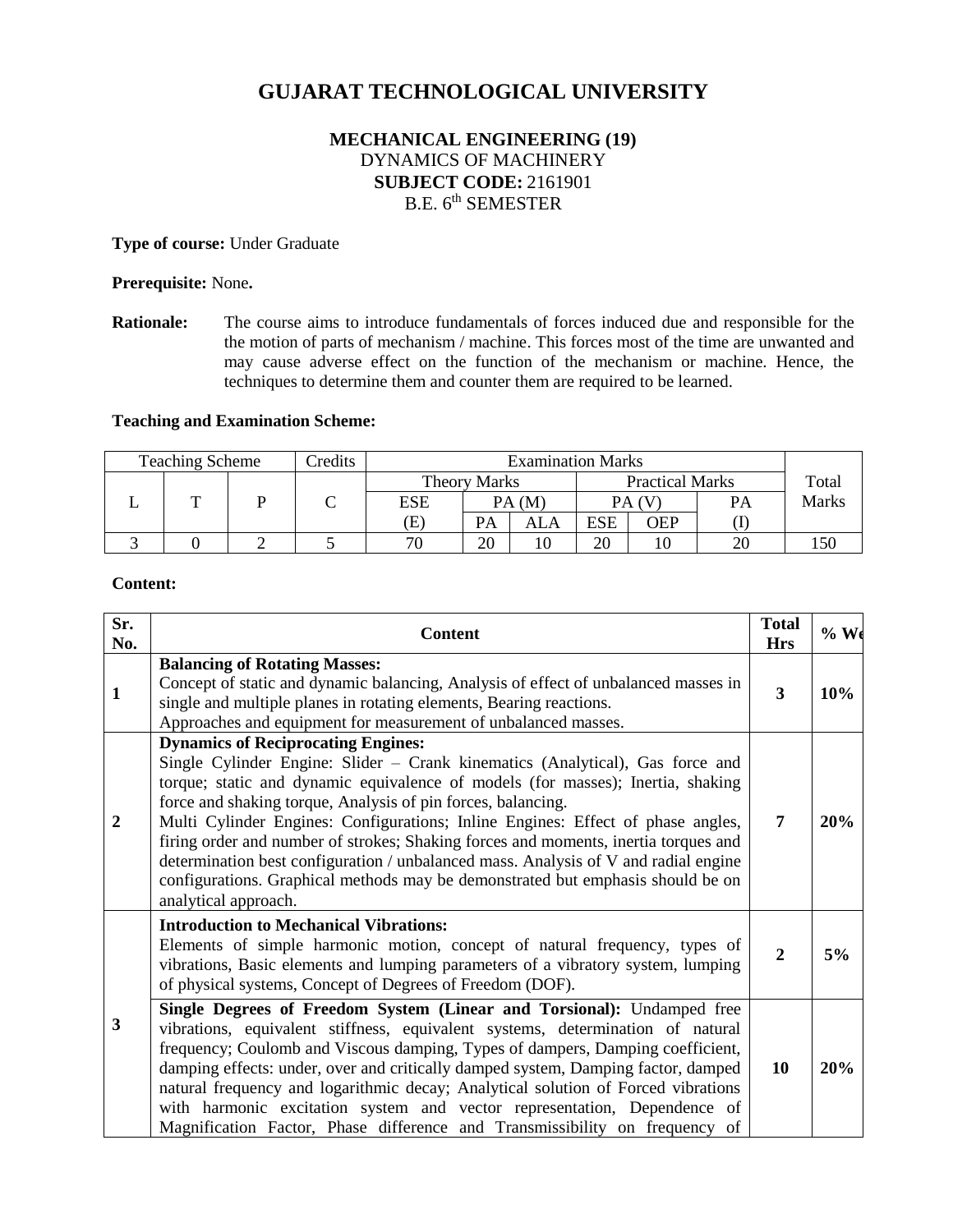|   | excitation for various damping factors, Concept of vibration isolation, effect of base<br>excitation.                                                                                                                          |                  |     |  |
|---|--------------------------------------------------------------------------------------------------------------------------------------------------------------------------------------------------------------------------------|------------------|-----|--|
|   | Two Degrees of Freedom System: Equation of motion and principal mode of<br>vibration, torsional vibrations of two and three rotor system, torsionally equivalent<br>shaft, geared system.                                      | 5                | 10% |  |
|   | Multi degree freedom systems and analysis (Free vibrations): Concepts of<br>normal mode vibrations, natural frequencies, mode shapes, nodes, Correct definition<br>of natural frequency.                                       | 4                | 5%  |  |
|   | Vibrations of Continuous Systems (Free Vibrations): Longitudinal vibrations of<br>bar or rod: Equation of motion and solution, Lateral vibrations of beam: Equation of<br>motion, initial and boundary conditions, solution.   | $\boldsymbol{4}$ | 10% |  |
|   | <b>Rotating unbalance:</b> Whirling of shafts, Critical speed and its practical importance<br>in the design of shafts, Application of Dunkerley's method and Rayleigh's method<br>for estimating the critical speed of shafts. | $\boldsymbol{4}$ | 10% |  |
|   | Vibration Measurement: Introduction to vibration measurement and analysis<br>devices: Vibrometer, velocity pickup, accelerometer, FFT analyser.                                                                                |                  |     |  |
| 4 | <b>Cam Dynamics:</b><br>Dynamic analysis of force-closed cam follower: Undamped and Damped response,<br>Jump phenomenon: concept, effect of spring force and dead weights.                                                     | $\boldsymbol{4}$ | 10% |  |

**\*\* Should be Cover during laboratory sessions.**

#### **Suggested Specification table with Marks (Theory):**

| <b>Distribution of Theory Marks</b> |       |         |         |         |                 |  |  |  |
|-------------------------------------|-------|---------|---------|---------|-----------------|--|--|--|
| R Level                             | Level | A Level | N Level | E Level | $\degree$ Level |  |  |  |
|                                     |       |         | 10      | 10      | 10              |  |  |  |

## **Legends: R: Remembrance; U: Understanding; A: Application, N: Analyze and E: Evaluate C: Create and above Levels (Revised Bloom's Taxonomy)**

Note: This specification table shall be treated as a general guideline for students and teachers. The actual distribution of marks in the question paper may vary slightly from above table.

#### **Reference Books:**

- 1. S S Rao, Mechanical Vibrations, Pearson.
- 2. R L Norton, Kinematics and Dynamics of Machinery, McGraw-Hill.
- 3. J.Uicker , Gordon R Penstock & J.E. Shigley, Theory of Machines and Mechanisms, Oxford.
- 4. Kenneth J Waldron , Gary L Kinzel, Kinematics, Dynamics and Design of Machinery, Wiley.
- 5. R L Norton, Design of Machinery, McGraw-Hill.

#### **Course Outcome:**

After learning the course the students should be able to:

- 1. Determine unbalanced forces and bearing reactions for a system of rotating masses.
- 2. Determine unbalanced forces in reciprocating engines.
- 3. Determine natural frequency of mechanical systems represented in lumped form.
- 4. Determine critical speed shafts with unbalanced rotors and cam-follower system (to avoid jump).

## **List of Experiments:**

- 1. Understand and verify the fundamental laws of static & dynamic balancing.
- 2. Study balancing of reciprocating masses.